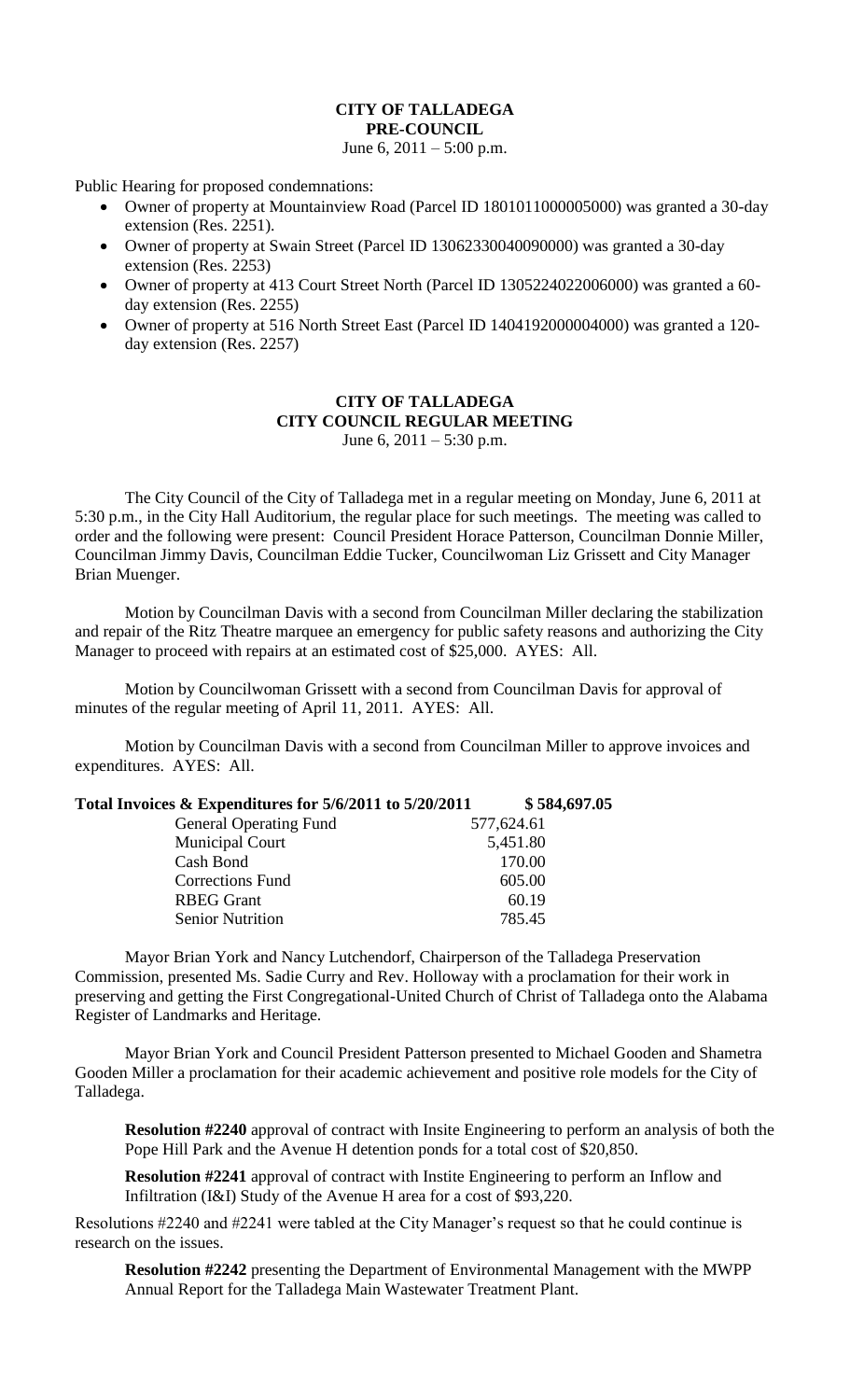**Resolution #2243** presenting the Department of Environmental Management with the MWPP Annual Report for the Talladega Airport Wastewater Treatment Plant.

**Resolution #2244** presenting the Department of Environmental Management with the MWPP Annual Report for the Talladega Brecon Wastewater Treatment Plant.

Motion by Councilwoman Grissett with a second by Councilman Davis to approve Resolutions #2242-#2244. Roll Call. AYES: Council President Patterson, Councilman Davis, Councilwoman Grissett and Councilman Miller; NAY: Councilman Tucker.

**Resolution #2245** approving the amendment of Articles of Incorporation of Cheaha Regional Mental Health/ Mental Retardation Board Inc.

**Resolution #2246** approval of a contract with Monroe & Jenkins Architects LLC for architectural design of the roof on the Bemiston Recreation Center for a total cost of \$5,000.

**Resolution #2247** to rescind Resolution # 2117 dated September 20, 2010 and to enter into a contract with Jim's Asphalt LLC for procurement of cold mix per bid specifications.

**Resolution #2248** approval of a contract with Armbrester Electric for the removal of the Wehadkee power line for a total cost of \$9,400

**Resolution #2249** approval to renew for the 2012 Fiscal Year the Section 5311 Non-Urbanized Area Public Transportation program through Alabama Department of Transportation with a 50% match of no more than \$36,546.

Motion by Councilman Miller with a second by Councilman Tucker to approve Resolutions #2245-#2249. Roll Call. AYES: All.

Motion by Councilman Miller with a second by Councilwoman Grissett to approve invoices and expenditures for the Water Department. AYES: Council President Patterson, Councilman Davis, Councilwoman Grissett and Councilman Miller; NAY: Councilman Tucker.

| Water Department Expenditures for 5/1/11 to 5/19/2011 |            | \$305,429.94 |
|-------------------------------------------------------|------------|--------------|
| General Fund                                          | 294,671.74 |              |
| <b>Bond</b>                                           | 10,758.20  |              |

Motion by Councilman Davis with a second by Councilman Miller to approve the cost adjustment on the contract with Evergreen Lawn Care with the Water Department. AYES: Council President Patterson, Councilman Davis, Councilwoman Grissett and Councilman Miller; NAY: Councilman Tucker.

Motion by Councilwoman Grissett with a second from Councilman Miller to designate the Bemiston Recreation Center as an official storm shelter pending the American Red Cross endorsement. Roll Call. AYES: All.

Councilman Tucker asked the council to work together with the City Manager to get the mobile home ordinance through as it had been over 4 years and maybe even 6 years wrestling with this issue. Councilman Tucker further stated that there are a lot of people who need mobile homes and there are others who don't want mobile homes in their area, therefore this issue needs to be resolved soon.

Councilman Tucker requested that the City have an effective tree removal program and that sufficient funds be budgeted for the program. Councilman Tucker further stated that he had requested funds of \$175,000 be budgeted for tree removal in the past but that his comments were not recorded in the minutes.

Councilman Tucker requested that City employees coordinate better to remove roadkill from the streets as soon as possible. Councilman Tucker requested an update on the sidewalks for Knoxville. City Manager Muenger indicated that the survey of the area was authorized and that the City attorney was starting the right-of-way research. Councilman Tucker stated that he is being optimistic that a sidewalk can be constructed on Avenue H from Six Points to Oliver Street.

Councilman Miller asked why the revenue report showed that Charter franchise fees were much lower. Finance Director Teri St. James stated that the report a quarterly submittal of franchise fees where as in the past it was a lump sum annual payment of franchise fees and that other quarterly payments would be made during the fiscal year.